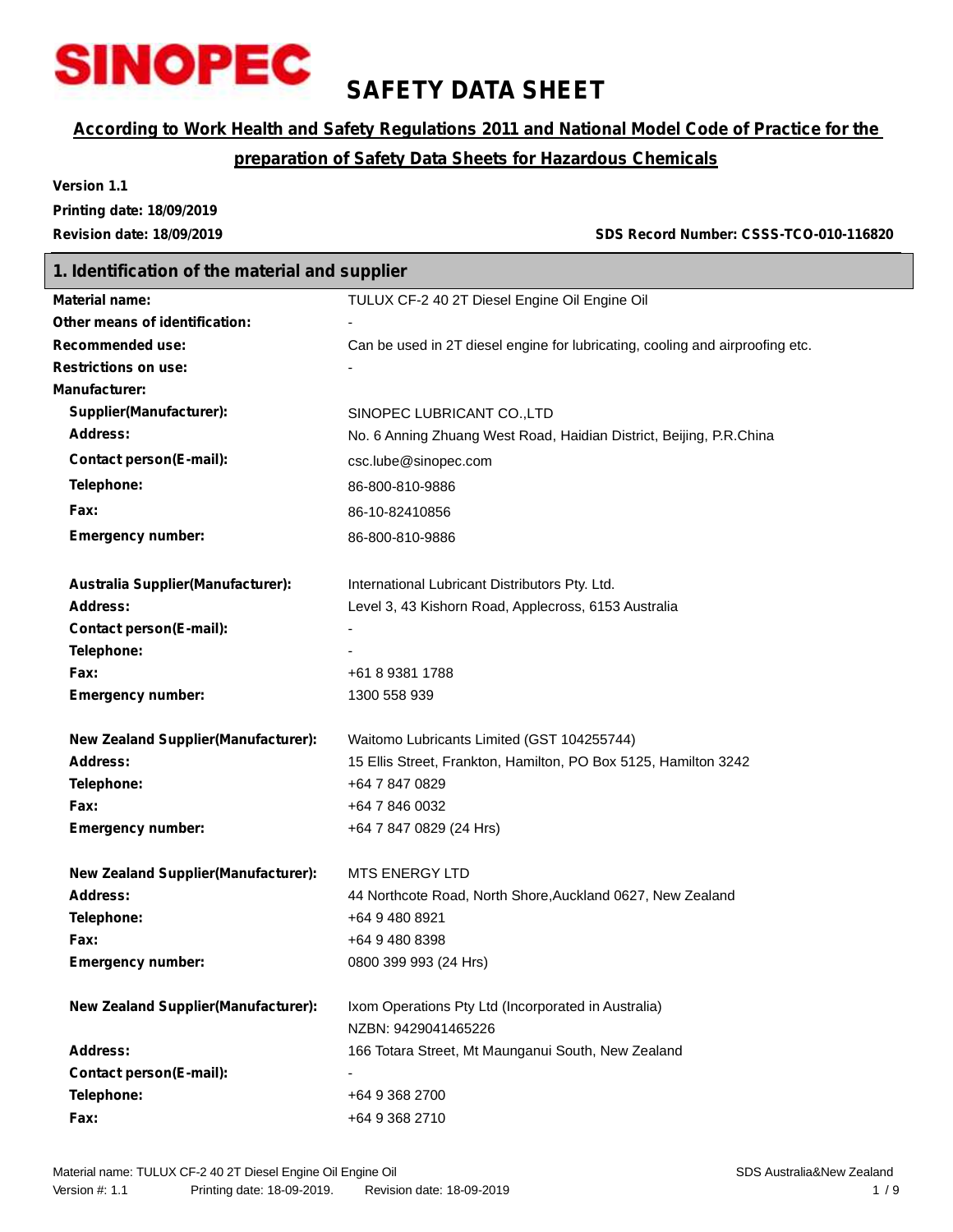

### **Emergency number:** 0 800 734 607 (ALL HOURS)

## **2. Hazards identification**

#### **Australia:**

Not classified as Hazardous according to criteria of National Occupational Health and Safety Commission (NOHSC), Australia.

Not classified as Dangerous Goods according to the Australian Code for the Transport of Dangerous Goods by Road and Rail. (7th edition) **New Zealand:**

Not classified as Hazardous according to the Hazardous Substances (Minimum Degrees of Hazard) Regulations 2001, New Zealand. Not classified as Dangerous Goods for transport according to the New Zealand Standard NZS 5433:2012 Transport of Dangerous Goods on Land.

#### **GHS label elements:**

| <b>Hazard Pictograms::</b>           | No hazard pictogram is used. |
|--------------------------------------|------------------------------|
| Signal word:                         | No signal word is used.      |
| <b>Hazard statement:</b>             | Not applicable.              |
| Precautionary statement:             |                              |
| <b>Prevention:</b>                   | Not applicable.              |
| Response:                            | Not applicable.              |
| Storage:                             | Not applicable.              |
| Disposal:                            | Not applicable.              |
| Other hazards which do not result in | Not applicable.              |
| classification:                      |                              |

| 3. Composition/information on ingredients |            |                |  |  |  |  |
|-------------------------------------------|------------|----------------|--|--|--|--|
| <b>Components</b>                         | CAS No.    | <b>Percent</b> |  |  |  |  |
| Base oil                                  | 64742-44-5 | 80-90%         |  |  |  |  |
| Additive<br>$<$ 20%<br>Mixture            |            |                |  |  |  |  |

| 4. First aid measures                           |                                                                                            |
|-------------------------------------------------|--------------------------------------------------------------------------------------------|
| Inhalation:                                     | No specific first aid measures are required. If exposed to excessive levels of material in |
|                                                 | the air, move the exposed person to fresh air. Get medical attention if coughing or        |
|                                                 | respiratory discomfort occurs.                                                             |
| Skin:                                           | No specific first aid measures are required. As a precaution, remove clothing and shoes if |
|                                                 | contaminated. To remove the material from skin, use soap and water. Discard                |
|                                                 | contaminated clothing and shoes or thoroughly clean before reuse.                          |
| Eye:                                            | No specific first aid measures are required. As a precaution, remove contact lenses, if    |
|                                                 | worn, and flush eyes with water.                                                           |
| Ingestion:                                      | No specific first aid measures are required. Do not induce vomiting. As a precaution, get  |
|                                                 | medical advice.                                                                            |
| Symptoms caused by exposure:                    | Not available.                                                                             |
| <b>Medical Attention and Special Treatment:</b> | Treat symptomatically.                                                                     |
|                                                 |                                                                                            |

### **5. Fire-fighting measures**

**Suitable extinguishing media:** Use water fog, foam, dry chemical or carbon dioxide (CO2) to extinguish flames. **Extinguishing media which must not be** Water.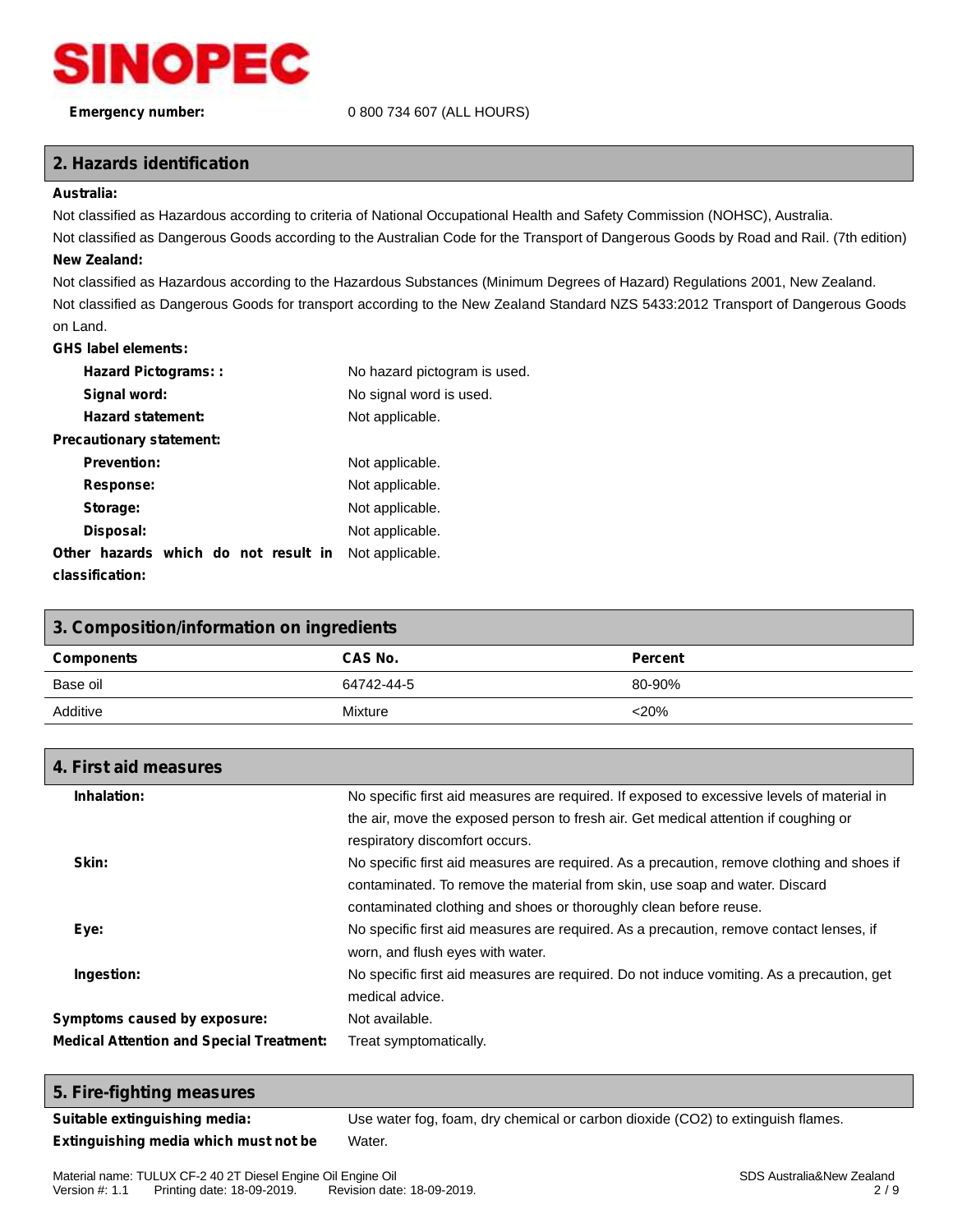

## **used for safety reasons: Specific hazards arising from the chemical:**

**Special protective equipment and precautions for fire fighters:**

In case of heat, fire and strong oxidants can lead to burning. Fumes, smoke, carbon monoxide, sulfur oxides, aldehydes, nitrogen oxides, phosphate, certain metal oxides and other decomposition products, in the case of incomplete combustion.

Fire fighters should wear Self-Contained Breathing Apparatus (SCBA) operated in positive pressure mode and full protective clothing to prevent exposure to vapours or fumes. Water spray may be used to cool down heat-exposed containers. Fight fire from safe location. This product should be prevented from entering drains and watercourses.

| 6. Accidental release measures    |                                       |            |                                                                                                                                                                                                                                        |
|-----------------------------------|---------------------------------------|------------|----------------------------------------------------------------------------------------------------------------------------------------------------------------------------------------------------------------------------------------|
| <b>Personal</b>                   | precautions.                          | protective | Avoid build up of vapour. Ensure sufficient supply of air. Avoid contact with eyes or skin.                                                                                                                                            |
|                                   | equipment and emergency procedures:   |            | Contact with water - danger of sliding. Wear appropriate personal protective equipment<br>and clothing to prevent exposure. Increase ventilation. Evacuate all unprotected<br>personnel.                                               |
| <b>Environmental precautions:</b> |                                       |            | If leakage occurs, dam up. Prevent surface and ground-water infiltration, as well as ground<br>penetration. Prevent from entering drainage system. If accidental entry into drainage<br>system occurs, inform responsible authorities. |
|                                   | Methods and materials for containment |            | For large spills: Remove with vacuum truck or pump to storage/salvage vessels.                                                                                                                                                         |
| and cleaning up:                  |                                       |            | For small spills: Soak up residue with an absorbent such as clay, sand or other suitable<br>material. Place in non-leaking container and seal tightly for proper disposal.                                                             |

| 7. Handling and storage                                                                       |                                                                                                                                                                                                                                                                                                                                                                                                                                           |
|-----------------------------------------------------------------------------------------------|-------------------------------------------------------------------------------------------------------------------------------------------------------------------------------------------------------------------------------------------------------------------------------------------------------------------------------------------------------------------------------------------------------------------------------------------|
| Precautions for safe handling:                                                                | Containers, even those that have been emptied, may contain explosive vapours. Do NOT<br>cut, drill, grind, weld or perform similar operations on or near containers. Electrostatic<br>discharge may be generated during pumping - this may result in fire. Ensure electrical<br>continuity by bonding and grounding (earthing) all equipment.                                                                                             |
| Conditions for safe storage, including any<br>incompatibilities:<br><b>Storage regulation</b> | Do not store in open or unlabeled containers. Store in a cool, dry place with adequate<br>ventilation. Keep away from open flames and high temperatures.<br>Classified as a Class C2 (COMBUSTIBLE LIQUID) for the purpose of storage and<br>handling, in accordance with the requirements of AS1940. This product should be stored<br>and used in a well-ventilated area away from naked flames, sparks and other sources of<br>ignition. |

## **8. Exposure controls/personal protection**

| Control parameters - exposure        | Not available                                                                                                       |                |                |
|--------------------------------------|---------------------------------------------------------------------------------------------------------------------|----------------|----------------|
| standards, biological monitoring:    |                                                                                                                     |                |                |
| <b>Exposure Levels</b>               |                                                                                                                     |                |                |
| <b>Occupational exposure limits:</b> |                                                                                                                     |                |                |
|                                      | Australia. National Workplace OELs (Workplace Exposure Standards for Airborne Contaminants, Appendix A)             |                |                |
| <b>Components</b>                    | <b>Type</b>                                                                                                         | Value          | <b>Form</b>    |
| Not available.                       | Not available.                                                                                                      | Not available. | Not available. |
|                                      | Australia. OELs. (Adopted National Exposure Standards for Atmospheric Contaminants in the Occupational Environment) |                |                |
| <b>Components</b>                    | <b>Type</b>                                                                                                         | Value          | <b>Form</b>    |
| Not available.                       | Not available.                                                                                                      | Not available. | Not available. |
|                                      |                                                                                                                     |                |                |

No exposure standards have been established for this material.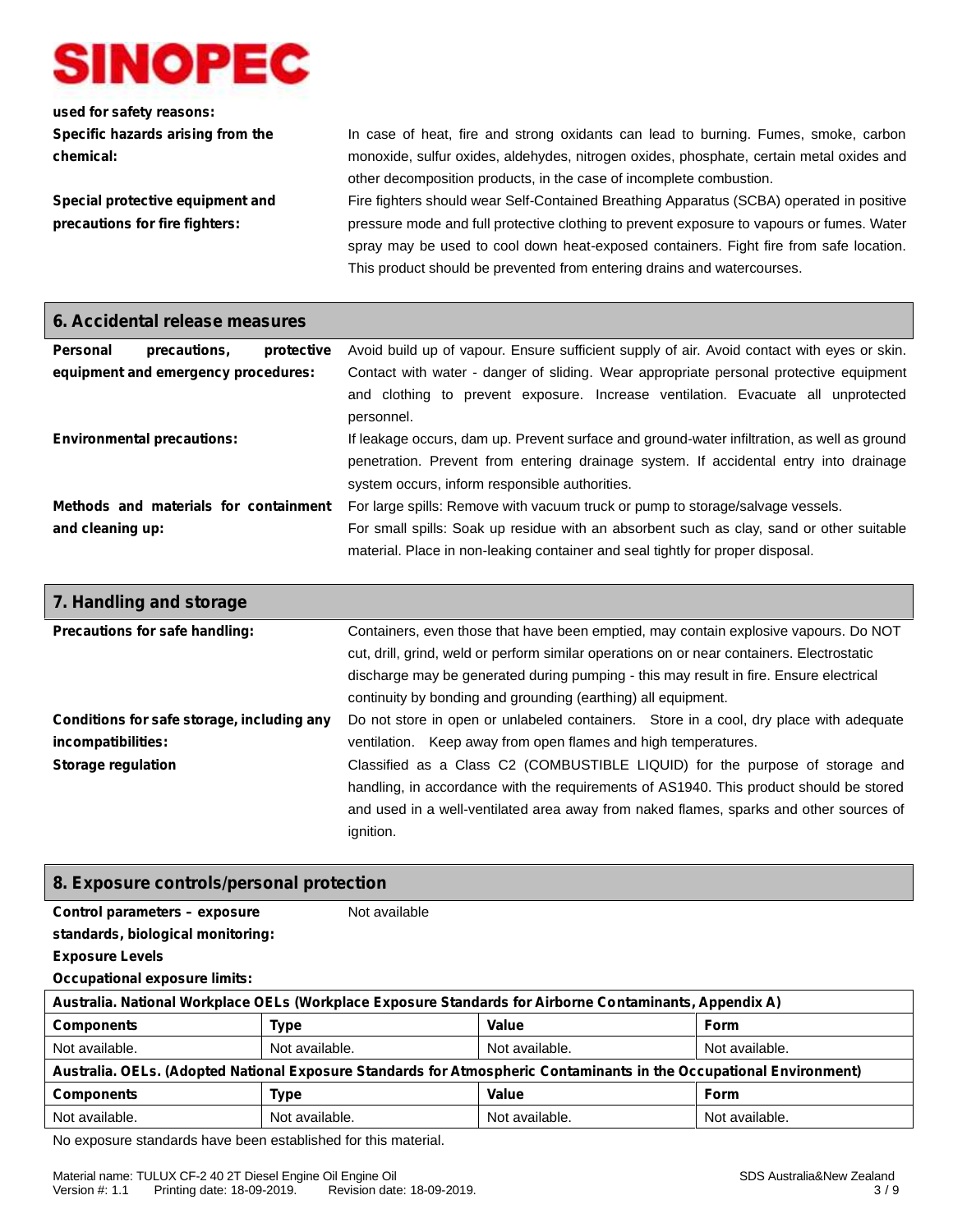TWA (Time Weighted Average): The average airborne concentration of a particular substance when calculated over a normal eight-hour working day, for a five-day week. **Appropriate engineering controls:** Provide sufficient ventilation to keep airborne levels as low as possible. Where vapours or mists are generated, particularly in enclosed areas, and natural ventilation is inadequate, a local exhaust ventilation system is required. **Personal protective equipment: Eye/face protection:** No special eye protection is normally required. Where splashing is possible, wear safety glasses with side shields as a good safety practice. **Skin protection:** No special protective clothing is normally required. Where splashing is possible, select protective clothing depending on operations conducted physical requirements and other substances in the workplace. **Respiratory protection:** No respiratory protection is normally required. No respiratory protection is ordinarily required under normal conditions of use. In accordance with good industrial hygiene practices, precautions should be taken to avoid breathing of material..If user operations generate an oil mist, determine if airborne concentrations are below the occupational exposure limit for mineral oil mist. If not, wear an approved respirator that provides adequate protection from the measured concentrations of this material. For air-purifying respirators use a particulate cartridge. Use a positive pressure air-supplying respirator in circumstances where air-purifying respirators may not provide adequate protection. **Hand protection:** Suggested materials for protective gloves include: Neoprene, Nitrile Rubber.

## **9. Physical and chemical properties**

## **Information on basic physical and chemical properties Appearance: Physical state:** Liquid **Form:** Oily liquid **Color:** Transparent, brown **Odor:** Odorless or slight odor **Odour threshold:** Not available **PH:** Not available **Melting point/Freezing point:** Not available **Boiling point and boiling range:** Not available **Flash point:** 250 °C (Open Cup)(typical) **Evaporation rate:** Not available **Flammability (solid, gas) :** Not available **Upper/lower flammability or explosive limits:** Not available **Vapor pressure:** Not available **Vapor density:** Not available **Density:** 0.80kg/L~0.90kg/L (20°C) **Solubility (H2O) :** Insoluble in water. **Partition coefficient (n-octanol/water) :** > 6 (estimated value) Auto-ignition temperature:  $>260^{\circ}$ C **Decomposition temperature:** Not available **Viscosity, dynamic:** 12.5 mm2/s – 16.3 mm2/s (100°C) **Specific heat value:** Not available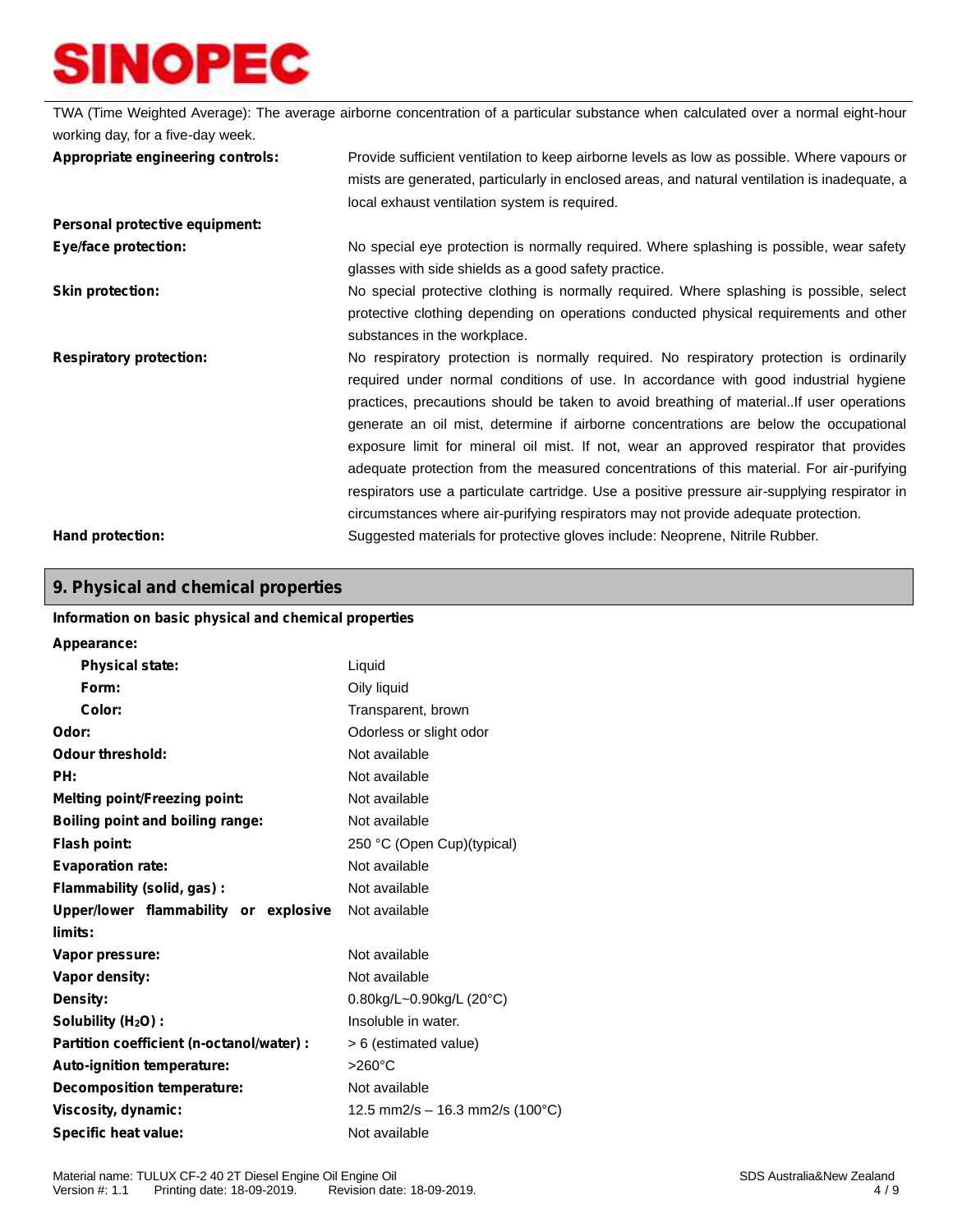| Particle size:                          | Not available |
|-----------------------------------------|---------------|
| Volatile organic compounds content:     | Not available |
| % volatile:                             | Not available |
| <b>Saturated vapour concentration:</b>  | Not available |
| Release of invisible flammable vapours  | Not available |
| and gases:                              |               |
| <b>Additional parameters</b>            |               |
| Shape and aspect ratio:                 | Not available |
| Crystallinity:                          | Not available |
| <b>Dustiness:</b>                       | Not available |
| Surface area:                           | Not available |
| Degree of aggregation or agglomeration: | Not available |
| lonisation (redox potential):           | Not available |
| <b>Biodurability or biopersistence:</b> | Not available |

## **10. Stability and reactivity**

| <b>Reactivity:</b>                  | Stable under recommended transport or storage conditions.                              |  |  |
|-------------------------------------|----------------------------------------------------------------------------------------|--|--|
| <b>Chemical stability:</b>          | Stable under normal temperatures and pressures.                                        |  |  |
| Possibility of hazardous reactions: | Contact with strong oxidants.                                                          |  |  |
| <b>Conditions to avoid:</b>         | Incompatible materials. Avoid extreme temperatures, sun exposure, and the fire source. |  |  |
| Incompatible materials:             | Strong oxidizing agents.                                                               |  |  |
| Hazardous decomposition products:   | Fumes, smoke, carbon monoxide, sulfur oxides, aldehydes, nitrogen oxides, phosphate,   |  |  |
|                                     | certain metal oxides and other decomposition products, in the case of incomplete       |  |  |
|                                     | combustion.                                                                            |  |  |

## **11. Toxicological information**

| Toxicological data:                |                                                           |
|------------------------------------|-----------------------------------------------------------|
| <b>Acute toxicity:</b>             |                                                           |
| LD50(Oral, Rat):                   | >5g/kg                                                    |
| LD50(Dermal, Rabbit):              | >5g/kg                                                    |
| LC50(Inhalation, Rat):             | >10 <sub>g</sub> /m3                                      |
| Base oil (CAS: 64742-44-5)         |                                                           |
| LD50(Oral, Rat):                   | > 5000 mg/kg bw                                           |
| LD50(Dermal, Rabbit):              | > 2000 mg/kg bw                                           |
| LC50(Inhalation, Rat):             | 2.18 mg/L air                                             |
| <b>Skin corrosion/Irritation:</b>  | No data available.                                        |
| Serious eye damage/irritation:     | No data available.                                        |
| Respiratory or skin sensitization: | No data available.                                        |
| Germ cell mutagenicity:            | No data available.                                        |
| Carcinogenicity:                   | No data available.                                        |
| <b>Reproductive toxicity:</b>      | No data available.                                        |
| <b>STOT-</b> single exposure:      | No data available.                                        |
| <b>STOT-repeated exposure:</b>     | No data available.                                        |
| <b>Aspiration hazard:</b>          | No data available.                                        |
| <b>Other information</b>           | This product has no known adverse effect on human health. |
| Information on routes of exposure  | No data available.                                        |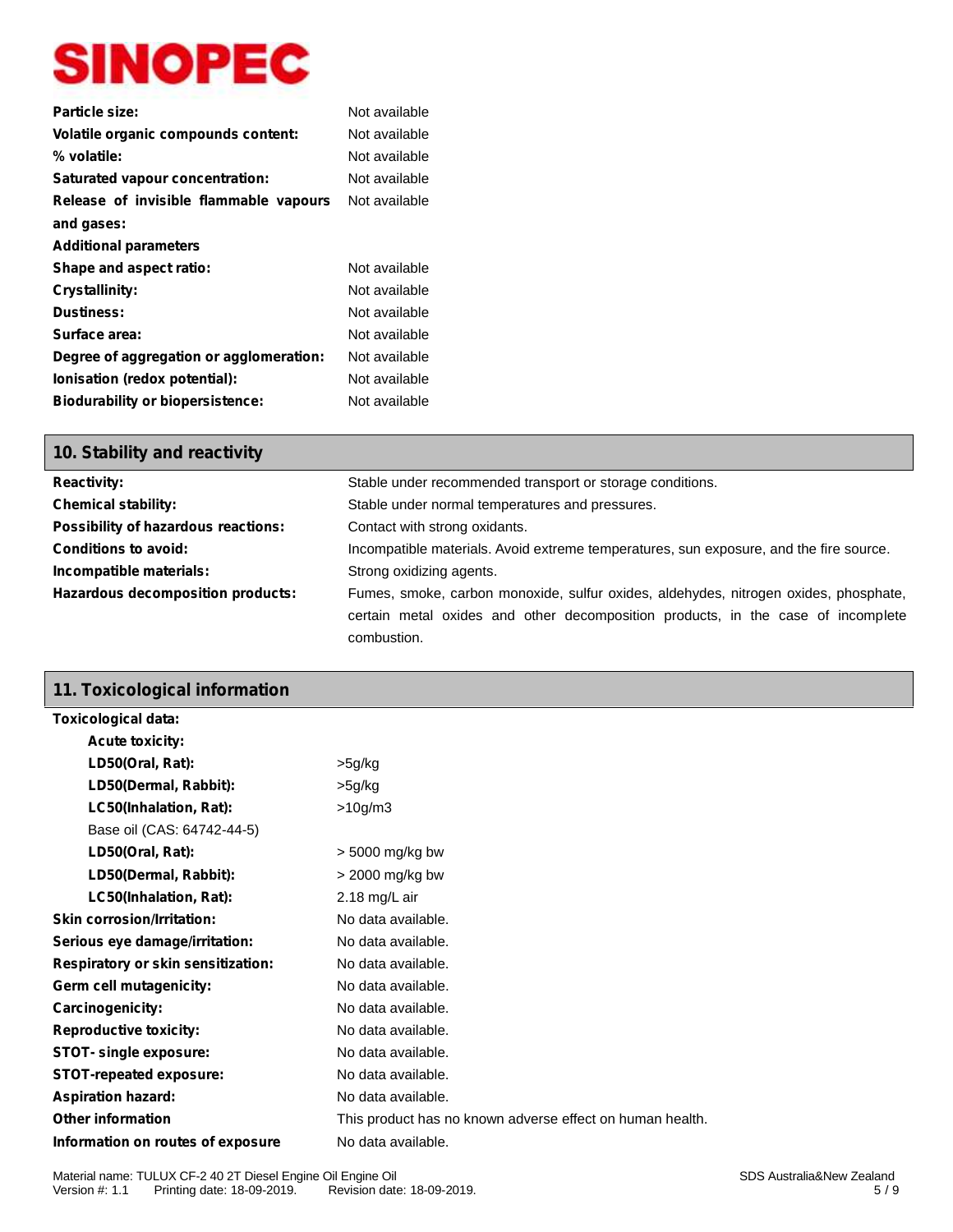**Symptoms related to exposure** No data available. **Numerical measures of toxicity** No data available. **Immediate, delayed and chronic health effects from exposure**

No data available.

## **12. Ecological information**

#### **Ecotoxicity:**

|                                | <b>Acute toxicity</b> |     | <b>Time</b> | <b>Species</b> | Method                                                     | <b>Evaluation</b> | <b>Remarks</b> |
|--------------------------------|-----------------------|-----|-------------|----------------|------------------------------------------------------------|-------------------|----------------|
|                                | <b>LC50</b>           | N/A | 96h         | Fish           | OECD 203                                                   | N/A               | N/A            |
|                                | EC <sub>50</sub>      | N/A | 48h         | Daphnia        | OECD 202                                                   | N/A               | N/A            |
|                                | EC <sub>50</sub>      | N/A | 72h         | Algae          | OECD 201                                                   | N/A               | N/A            |
| Persistence and degradability: |                       |     |             |                | This material is not expected to be readily biodegradable. |                   |                |

**Bioaccumulative potential:** This material contains components with potential to bioaccumulation.

**Mobility in soil:** If into the soil, this material will be adsorbed and not flow.

**Other adverse effects:** No other adverse environmental effects (e.g. ozone depletion, photochemical ozone creation potential, endocrine disruption, global warming potential) are expected from this component.

packaging (that may or may not hold any residual substance) that is lawfully disposed of by

| 13. Disposal considerations         |                                                                                                |  |  |
|-------------------------------------|------------------------------------------------------------------------------------------------|--|--|
| Safe handling and disposal methods: | Collect and reclaim or dispose in sealed containers at licensed waste disposal site.           |  |  |
| Disposal of any contaminated        | Australia:                                                                                     |  |  |
| packaging:                          | The disposal of the spilled or waste material must be done in accordance with applicable       |  |  |
|                                     | local and national regulations.                                                                |  |  |
|                                     | <b>New Zealand:</b>                                                                            |  |  |
|                                     | <b>Product Disposal</b>                                                                        |  |  |
|                                     | Product wastes are controlled wastes and should be disposed of in accordance with all          |  |  |
|                                     | applicable local and national regulations. This product can be disposed through a licensed     |  |  |
|                                     | commercial waste collection service. In this specific case the product is a combustible        |  |  |
|                                     | substance and therefore can be sent to an approved high temperature incineration plant for     |  |  |
|                                     | disposal. Personal protective clothing and equipment as specified in Section 8 of this SDS     |  |  |
|                                     | must be worn during handling and disposal of this product. The ventilation requirements as     |  |  |
|                                     | specified in the same section must be followed, and the precautions given in Section 7 of      |  |  |
|                                     | this SDS regarding handling must also be followed. Do not dispose into the sewerage            |  |  |
|                                     | system. Do not discharge into drains or watercourses or dispose where ground or surface        |  |  |
|                                     | waters may be affected. In New Zealand, the disposal agency or contractor must comply          |  |  |
|                                     | with the New Zealand Hazardous Substances (Disposal) Regulations 2001. Further details         |  |  |
|                                     | regarding disposal can be obtained on the EPA New Zealand website under specific group         |  |  |
|                                     | standards.                                                                                     |  |  |
|                                     | <b>Container Disposal</b>                                                                      |  |  |
|                                     | The container or packaging must be cleaned and rendered incapable of holding any               |  |  |
|                                     | substance. It can then be disposed of in a manner consistent with that of the substance it     |  |  |
|                                     | contained. In this instance the packaging can be disposed through a commercial waste           |  |  |
|                                     | collection service. Alternatively, the container or packaging can be recycled if the hazardous |  |  |
|                                     | residues have been thoroughly cleaned or rendered non-hazardous. In New Zealand, the           |  |  |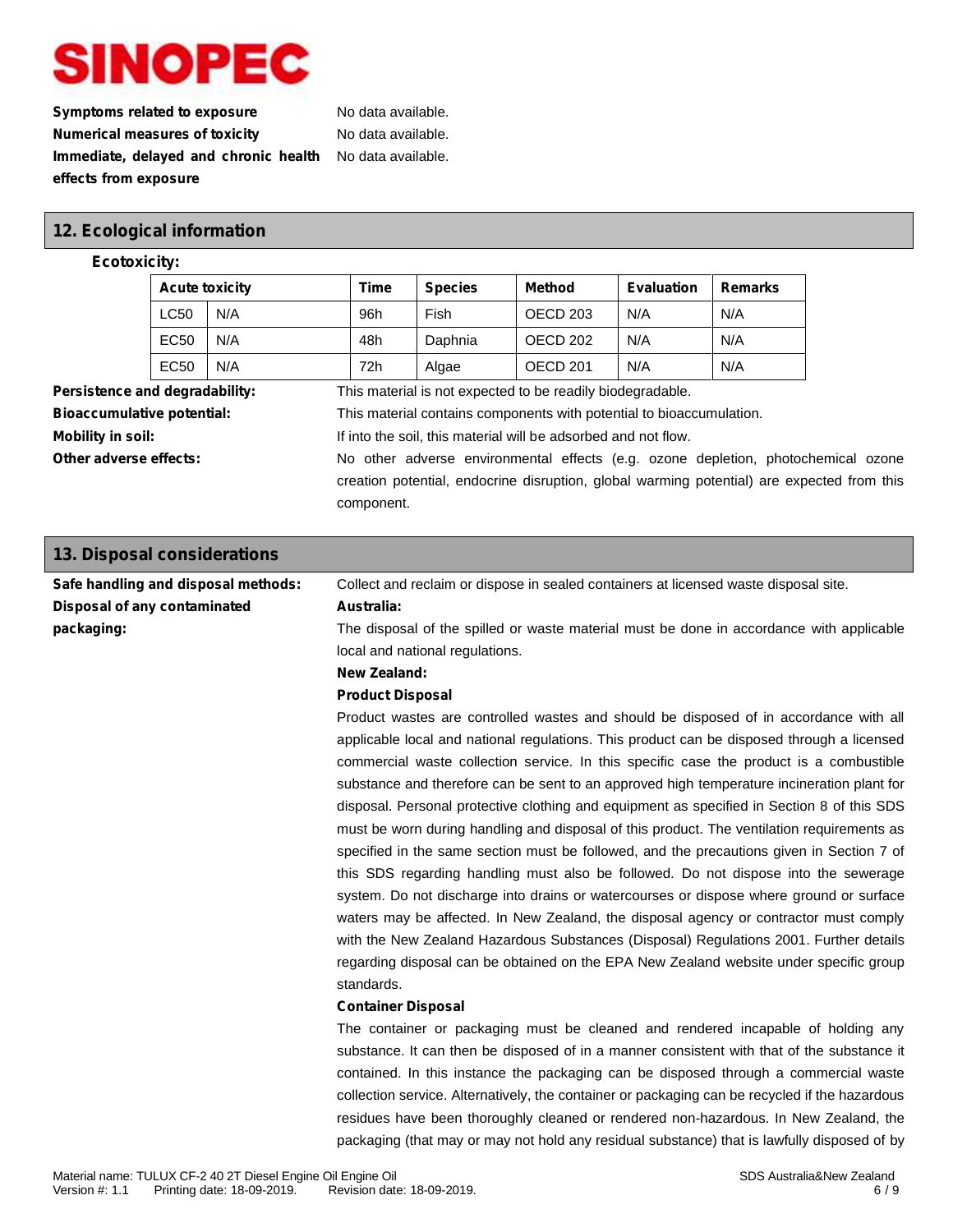

householders or other consumers through a public or commercial waste collection service is a means of compliance with regulations.

## **14. Transport information**

#### **Australia:**

Not classified as Dangerous Goods according to the Australian Code for the Transport of Dangerous Goods by Road and Rail. (7th edition)

Not classified as Dangerous Goods by the criteria of the International Air Transport Association (IATA) Dangerous Goods Regulations for transport by air.

Not classified as Dangerous Goods by the criteria of the International Maritime Dangerous Goods Code (IMDG Code) for transport by sea. **New Zealand:**

Not classified as Dangerous Goods for transport according to the NZS 5433:2012 Transport of Dangerous Goods on Land.

Not classified as Dangerous Goods by the criteria of the International Maritime Dangerous Goods Code (IMDG Code) for transport by sea. Not classified as Dangerous Goods by the criteria of the International Air Transport Association (IATA) Dangerous Goods Regulations for transport by air.

**U.N. Number**

None Allocated

**Proper Shipping Name**

None Allocated

**DG Class**

None Allocated

**Packing Group**

None Allocated

### **15. Regulatory information**

**Safety, health and environmental regulations specific for the product in question**

### **Australia:**

Not classified as Hazardous according to criteria of National Occupational Health and Safety Commission (NOHSC), Australia.

Not classified as a Scheduled Poison according to the Standard for the Uniform Scheduling of Medicines and Poisons (SUSMP)

#### **New Zealand:**

Not classified as Hazardous according to the New Zealand Hazardous Substances (Minimum Degrees of Hazard) Regulations 2001.

### **Australia HVIC: Listed substance**

Not available.

#### **New Zealand Location Test Certificate**

Subject to Regulation 55 of the Hazardous Substances (Classes 1 to 5 Controls) Regulations a location test certificate is required when quantity greater than or equal to those indicated below are present.

| <b>Hazard Class</b> |                       | Quantity beyond which controls apply Quantity beyond which controls apply |
|---------------------|-----------------------|---------------------------------------------------------------------------|
|                     | for closed containers | when use occurring in open containers                                     |
| Not Applicable      | Not Applicable        | Not Applicable                                                            |

#### **New Zealand Approved Handler**

Subject to Regulation 56 of the Hazardous Substances (Classes 1 to 5 Controls) Regulations, the substance must be under the personal control of an Approved Handler when present in a quantity greater than or equal to those indicated below.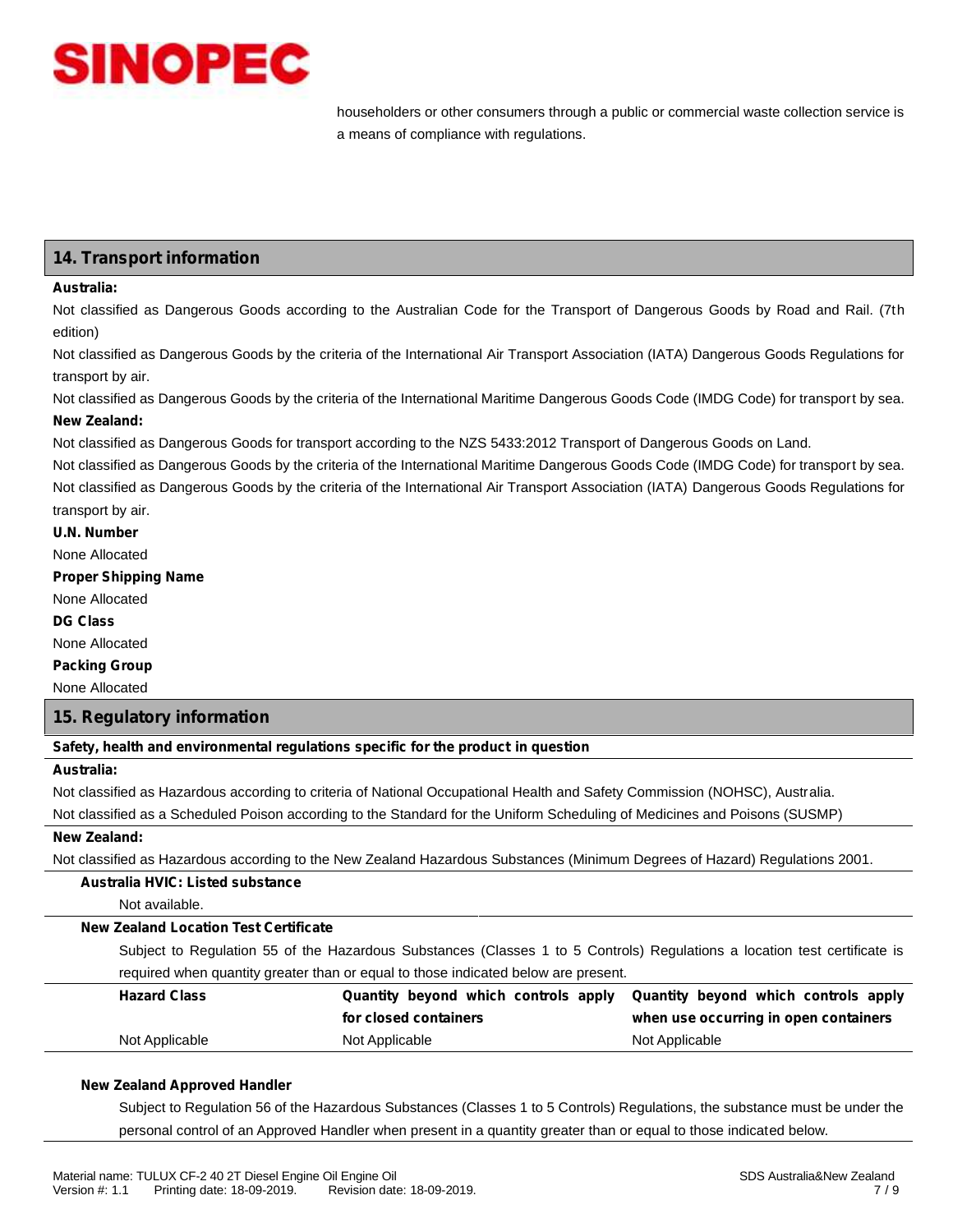| <b>Class of substance</b>   | Quantities                                                                                                        |                        |
|-----------------------------|-------------------------------------------------------------------------------------------------------------------|------------------------|
| Not Applicable              | Not Applicable                                                                                                    |                        |
| <b>Inventory status:</b>    |                                                                                                                   |                        |
| Country(s) or region        | <b>Inventory name</b>                                                                                             | On inventory (yes/no)* |
| Australia                   | Australian Inventory of Chemical Substances (AICS)                                                                | Not available.         |
| Canada                      | Domestic Substances List (DSL)                                                                                    | Not available.         |
| Canada                      | Non-Domestic Substances List (NDSL)                                                                               | Not available.         |
| China                       | Inventory of Existing Chemical Substances in China<br>(IECSC)                                                     | Not available.         |
| Europe                      | European Inventory of Existing Commercial Chemical<br>Substances (EINECS)                                         | Not available.         |
| Europe                      | European List of Notified Chemical Substances (ELINCS)                                                            | Not available.         |
| Japan                       | Inventory of Existing and New Chemical Substances<br>(ENCS)                                                       | Not available.         |
| Korea                       | Existing Chemicals List (ECL)                                                                                     | Not available.         |
| New Zealand                 | New Zealand Inventory                                                                                             | Not available.         |
| <b>Philippines</b>          | Chemicals<br>Chemical<br>Philippine<br>Inventory<br>of<br>and<br>Substances (PICCS)                               | Not available.         |
| United States & Puerto Rico | Toxic Substances Control Act (TSCA) Inventory                                                                     | Not available.         |
|                             | *A "Yes" indicates this product complies with the inventory requirements administered by the governing country(s) |                        |

A "No" indicates that one or more components of the product are not listed or exempt from listing on the inventory administered by the governing country(s).

| Version 1.1                                                                                                                                  |  |
|----------------------------------------------------------------------------------------------------------------------------------------------|--|
| 2019.9.18                                                                                                                                    |  |
| Key abbreviations or acronyms<br><b>CAS: Chemical Abstracts Service</b>                                                                      |  |
| LC50: Lethal Concentration 50                                                                                                                |  |
| EC50: Concentration for 50% of maximal effect                                                                                                |  |
| LD50: Lethal dose 50%                                                                                                                        |  |
| MAC: maximum allowable concentration, MAC)                                                                                                   |  |
| PC-TWA: permissible concentration-time weighted average                                                                                      |  |
| PC-STEL: permissible concentration-short term exposure limit                                                                                 |  |
| Australia:                                                                                                                                   |  |
| Standard for the Uniform Scheduling of Medicines and Poisons.                                                                                |  |
| Approved criteria for classifying hazardous substances [NOHSC: 1008(2004)].                                                                  |  |
| National Code of Practice for the Preparation of Material Safety Data Sheets [NOHSC:<br>2011(2003)].                                         |  |
| Australian Code for the Transport of Dangerous Goods by Road & Rail.                                                                         |  |
| Model Work Health and Safety Regulations, Schedule 10: Prohibited carcinogens, restricted<br>carcinogens and restricted hazardous chemicals. |  |
| Workplace exposure standards for airborne contaminants, Safe work Australia.                                                                 |  |
| American Conference of Industrial Hygienists (ACGIH)                                                                                         |  |
| New Zealand:                                                                                                                                 |  |
| Workplace Exposure Standards and Biological Exposure Indices                                                                                 |  |
| Transport of Dangerous goods on land NZS 5433.                                                                                               |  |
|                                                                                                                                              |  |